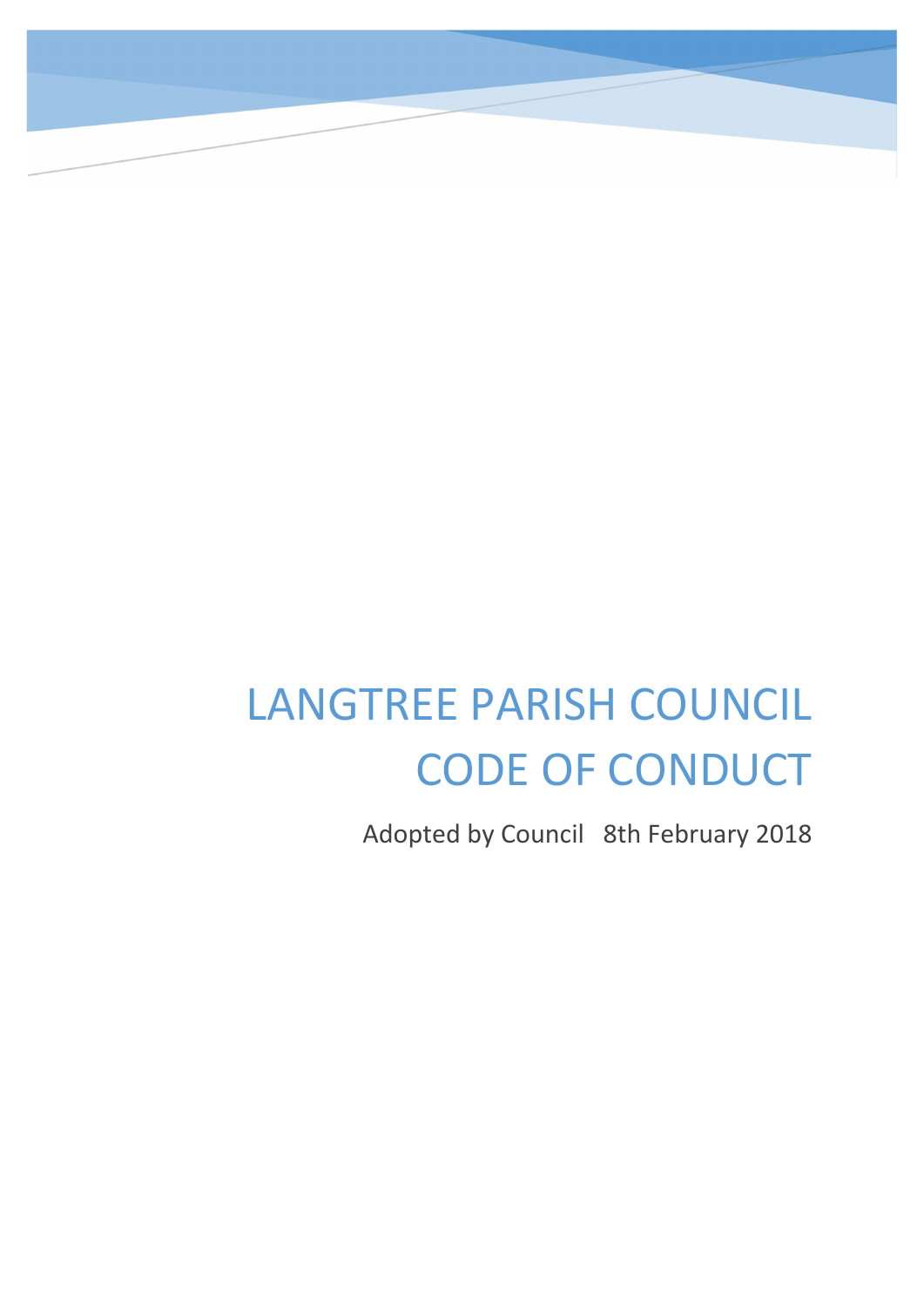# 1.Introduction

Pursuant to section 27 of the Localism Act 2011, Langtree Parish Council ('the Council') has adopted this Code of Conduct to promote and maintain high standards of behaviour by its members and coopted members whenever they conduct the business of the Council, including the business of the office to which they were elected or appointed, or when they claim to act or give the impression of acting as a representative of the Council.

This Code of Conduct is based on the principles of selflessness, integrity, objectivity, accountability, openness, honesty, and leadership.

# 2.Definitions

For the purposes of this Code, a 'co-opted member' is a person who is not a member of the Council but who is either a member of any committee or sub-committee of the Council, or a member of, and represents the Council on any joint committee or joint subcommittee of the Council, and who is entitled to vote on any question that falls to be decided at any meeting of that committee or subcommittee.

For the purposes of this Code, a 'meeting' is a meeting of the Council, any of its committees, subcommittees, joint committees or joint sub-committees.

For the purposes of this Code, and unless otherwise expressed, a reference to a member of the Council includes a co-opted member of the Council.

# 3.Member obligations

When a member of the Council acts, claims to act or gives the impression of acting as a representative of the Council, he/she has the following obligations.

- 1. He/she shall behave in such a way that a reasonable person would regard as respectful.
- 2. He/she shall not act in a way which a reasonable person would regard as bullying or intimidatory.
- 3. He/she shall not seek to improperly confer an advantage or disadvantage on any person.
- 4. He/she shall use the resources of the Council in accordance with its requirements.
- 5. He/she shall not disclose information which is confidential or where disclosure is prohibited by law.

# 4.Registration of interests

- 1. Within 28 days of this Code being adopted by the Council, or the member's election or the coopted member's appointment (where that is later), he/she shall register with the Monitoring Officer the interests which fall within the categories set out in Appendices A and B.
- 2. Upon the re-election of a member or the re-appointment of a co-opted member, he/she shall within 28 days re-register with the Monitoring Officer any interests in Appendices A and B. A member shall register with the Monitoring Officer any change to interests or new interests in Appendices A and B within 28 days of becoming aware of it.
- 3. A member need only declare the existence but not the details of any interest which the Monitoring Officer agrees is a 'sensitive interest'. A sensitive interest is one which, if disclosed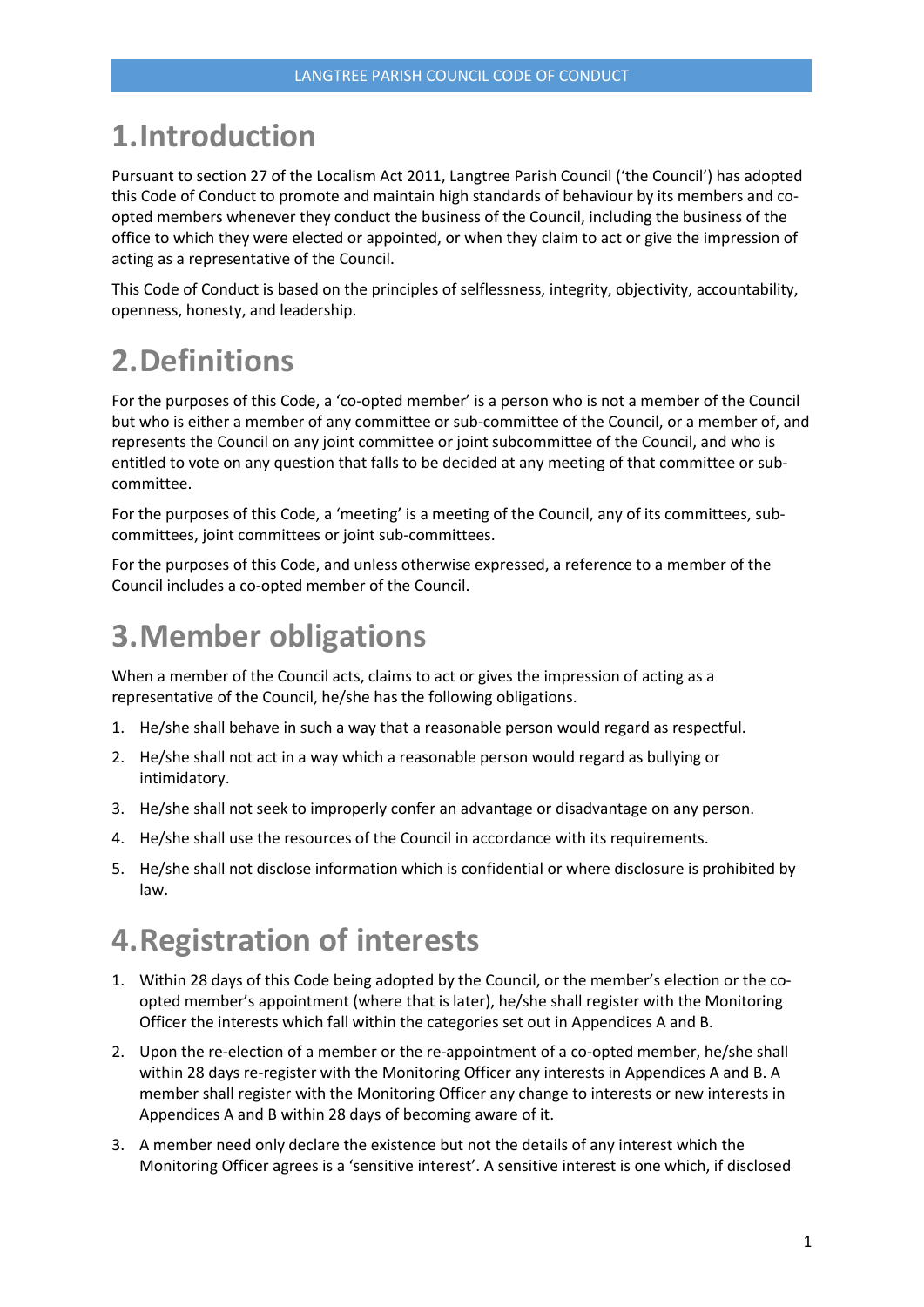on a public register, could lead the member or a person connected with the member to be subject to violence or intimidation.

# 5. Declaration of interests at meetings

- 1. Where a matter arises at a meeting which relates to an interest in Appendix A the member shall not participate in a discussion or vote on the matter. He/she only has to declare what his/her interest is if it is not already entered in the member's register of interests or if he/she has not notified the Monitoring Officer of it.
- 2. Where a matter arises at a meeting which relates to an interest in Appendix A which is a sensitive interest, the member shall not participate in a discussion or vote on the matter. If it is a sensitive interest which has not already been disclosed to the Monitoring Officer, the member shall disclose he/she has an interest but not the nature of it.
- 3. Where a matter arises at a meeting which relates to an interest in Appendix B, the member shall not vote on the matter. He/she may speak on the matter only if members of the public are also allowed to speak at the meeting.
- 4. A member only has to declare his/her interest in Appendix B if it is not already entered in his/her register of interests or he/she has not notified the Monitoring Officer of it or if he/she speaks on the matter. If he/she holds an interest in Appendix B which is a sensitive interest not already disclosed to the Monitoring Officer, he/she shall declare the interest but not the nature of the interest.
- 5. Where a matter arises at a meeting which relates to a financial interest of a friend, relative or close associate (other than an interest of a person in Appendix A), the member shall disclose the nature of the interest and not vote on the matter. He/she may speak on the matter only if members of the public are also allowed to speak at the meeting. If it is a 'sensitive interest' the member shall declare the interest but not the nature of the interest.

# 7. Dispensations

1. On a written request made to the Council's proper officer, the Council may grant a member a dispensation to participate in a discussion and vote on a matter at a meeting even if he/she has an interest in Appendices A and B if the Council believes that the number of members otherwise prohibited from taking part in the meeting would impede the transaction of the business; or it is in the interests of the inhabitants in the Council's area to allow the member to take part or it is otherwise appropriate to grant a dispensation.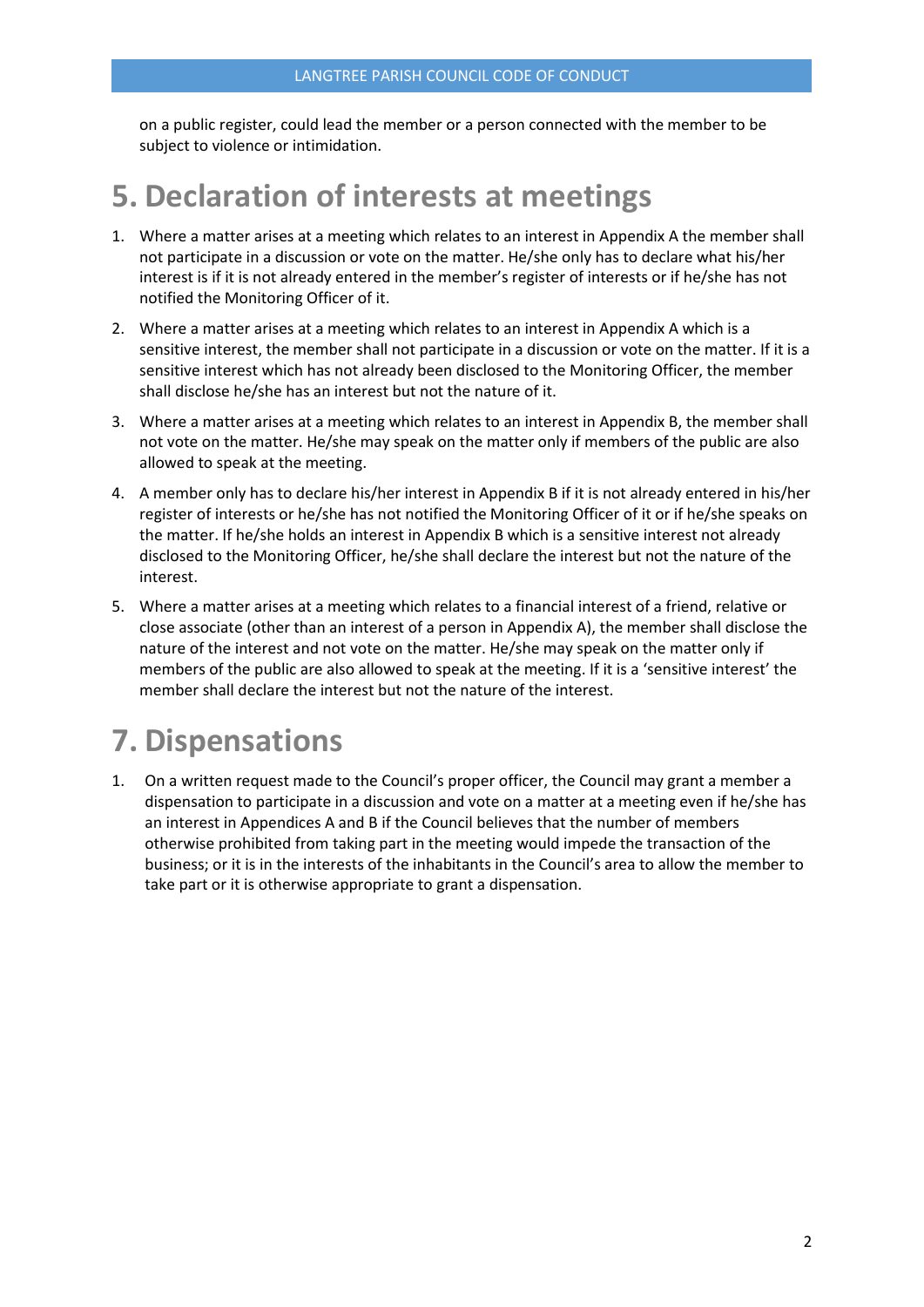# Appendix A

Interests described in the table below.

| Subject                                                 | Description                                                                                                                                                                                                                                                                                                                                                                                                                                                                                                                                          |
|---------------------------------------------------------|------------------------------------------------------------------------------------------------------------------------------------------------------------------------------------------------------------------------------------------------------------------------------------------------------------------------------------------------------------------------------------------------------------------------------------------------------------------------------------------------------------------------------------------------------|
| Employment, office,<br>trade, profession or<br>vocation | Any employment, office, trade, profession or vocation carried on for<br>profit or gain by the member or by his/her spouse or civil partner or by<br>the person with whom the member is living as if they were spouses/civil<br>partners.                                                                                                                                                                                                                                                                                                             |
| Sponsorship                                             | Any payment or provision of any other financial benefit (other than from<br>the Council) made to the member during the 12 month period ending on<br>the latest date referred to in paragraph 4.1 above for expenses incurred<br>by him/her in carrying out his/her duties as a member, or towards<br>his/her election expenses. This includes any payment or financial benefit<br>from a trade union within the meaning of the Trade Union and Labour<br>Relations (Consolidation) Act 1992.                                                         |
| Contracts                                               | Any contract made between the member or his/her spouse or civil<br>partner or the person with whom the member is living as if they were<br>spouses/civil partners (or a firm in which such person is a partner, or an<br>incorporated body of which such person is a director* or a body that<br>such person has a beneficial interest in the securities of*) and the<br>Council -<br>(a) under which goods or services are to be provided or works are to be<br>executed; and                                                                       |
|                                                         | (b) which has not been fully discharged.                                                                                                                                                                                                                                                                                                                                                                                                                                                                                                             |
| Land                                                    | Any beneficial interest in land held by the member or by his/her spouse<br>or civil partner or by the person with whom the member is living as if<br>they were spouses/civil partner which is within the area of the Council.<br>'Land' excludes an easement, servitude, interest or right in or over land<br>which does not give the member or his/her spouse or civil partner or the<br>person with whom the member is living as if they were spouses/civil<br>partners (alone or jointly with another) a right to occupy or to receive<br>income. |
| Licenses                                                | Any licence (alone or jointly with others) held by the member or by<br>his/her spouse or civil partner or by the person with whom the member<br>is living as if they were spouses/civil partners to occupy land in the area<br>of the Council for a month or longer.                                                                                                                                                                                                                                                                                 |
| <b>Corporate Tenancies</b>                              | Any tenancy where (to the member's knowledge)-<br>(a) the landlord is the Council; and<br>(b) the tenant is a body that the member, or his/her spouse or civil<br>partner or the person with whom the member is living as if they were                                                                                                                                                                                                                                                                                                               |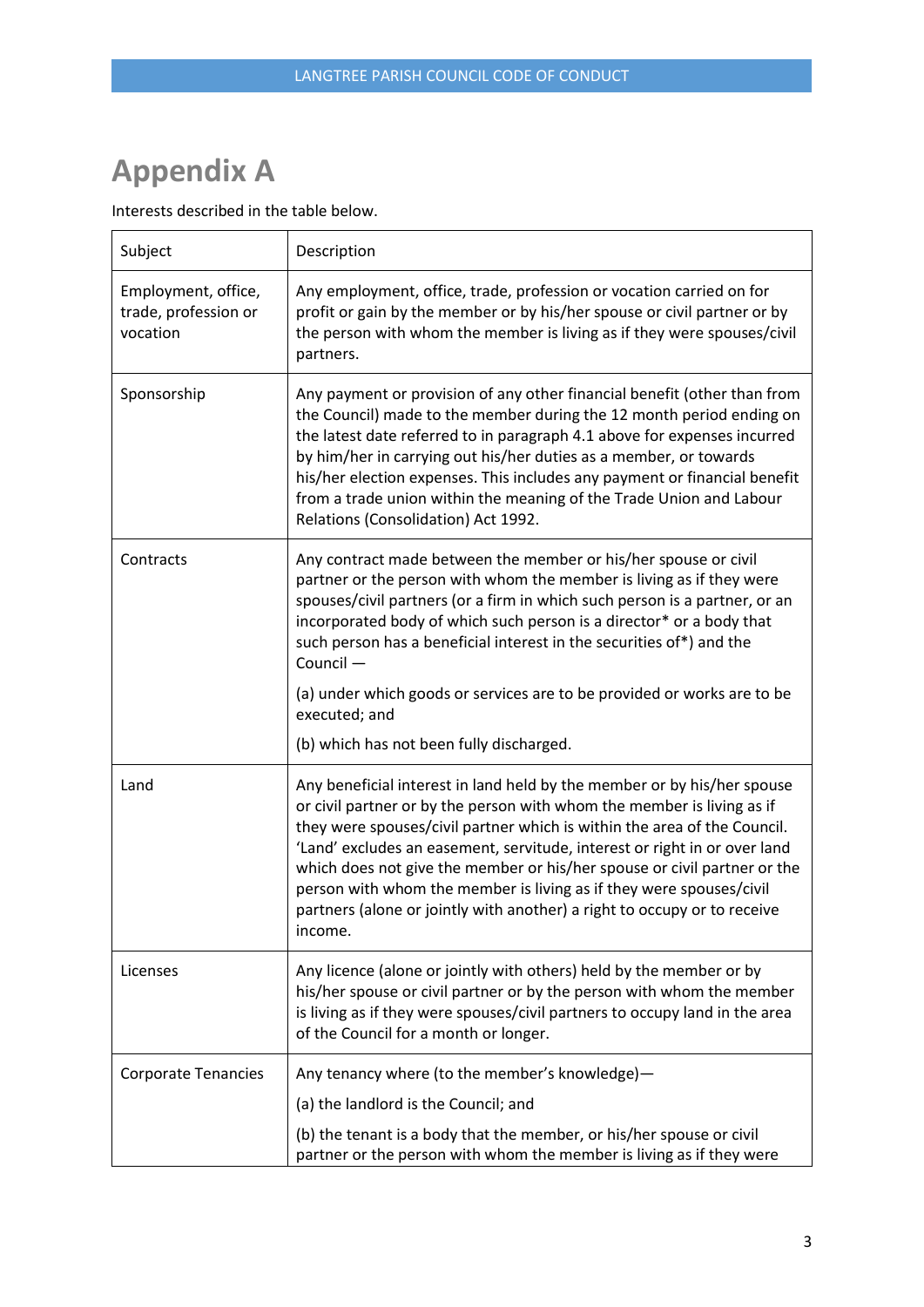### LANGTREE PARISH COUNCIL CODE OF CONDUCT

|                   | spouses/civil partners is a partner of or a director* of or has a beneficial<br>interest in the securities* of.                                                                                                                                                                                                                                                                   |
|-------------------|-----------------------------------------------------------------------------------------------------------------------------------------------------------------------------------------------------------------------------------------------------------------------------------------------------------------------------------------------------------------------------------|
| <b>Securities</b> | Any beneficial interest held by the member or by his/her spouse or civil<br>partner or by the person with whom the member is living as if they were<br>spouses/civil partners in securities* of a body where-                                                                                                                                                                     |
|                   | (a) that body (to the member's knowledge) has a place of business or<br>land in the area of the Council; and                                                                                                                                                                                                                                                                      |
|                   | $(b)$ either —                                                                                                                                                                                                                                                                                                                                                                    |
|                   | (i) the total nominal value of the securities* exceeds £25,000 or one<br>hundredth of the total issued share capital of that body; or                                                                                                                                                                                                                                             |
|                   | (ii) if the share capital of that body is of more than one class, the total<br>nominal value of the shares of any one class in which the member, or<br>his/her spouse or civil partner or the person with whom the member is<br>living as if they were spouses/civil partners has a beneficial interest<br>exceeds one hundredth of the total issued share capital of that class. |

\*'director' includes a member of the committee of management of an industrial and provident society.

\*'securities' means shares, debentures, debenture stock, loan stock, bonds, units of a collective investment scheme within the meaning of the Financial Services and Markets Act 2000 and other securities of any description, other than money deposited with a building society.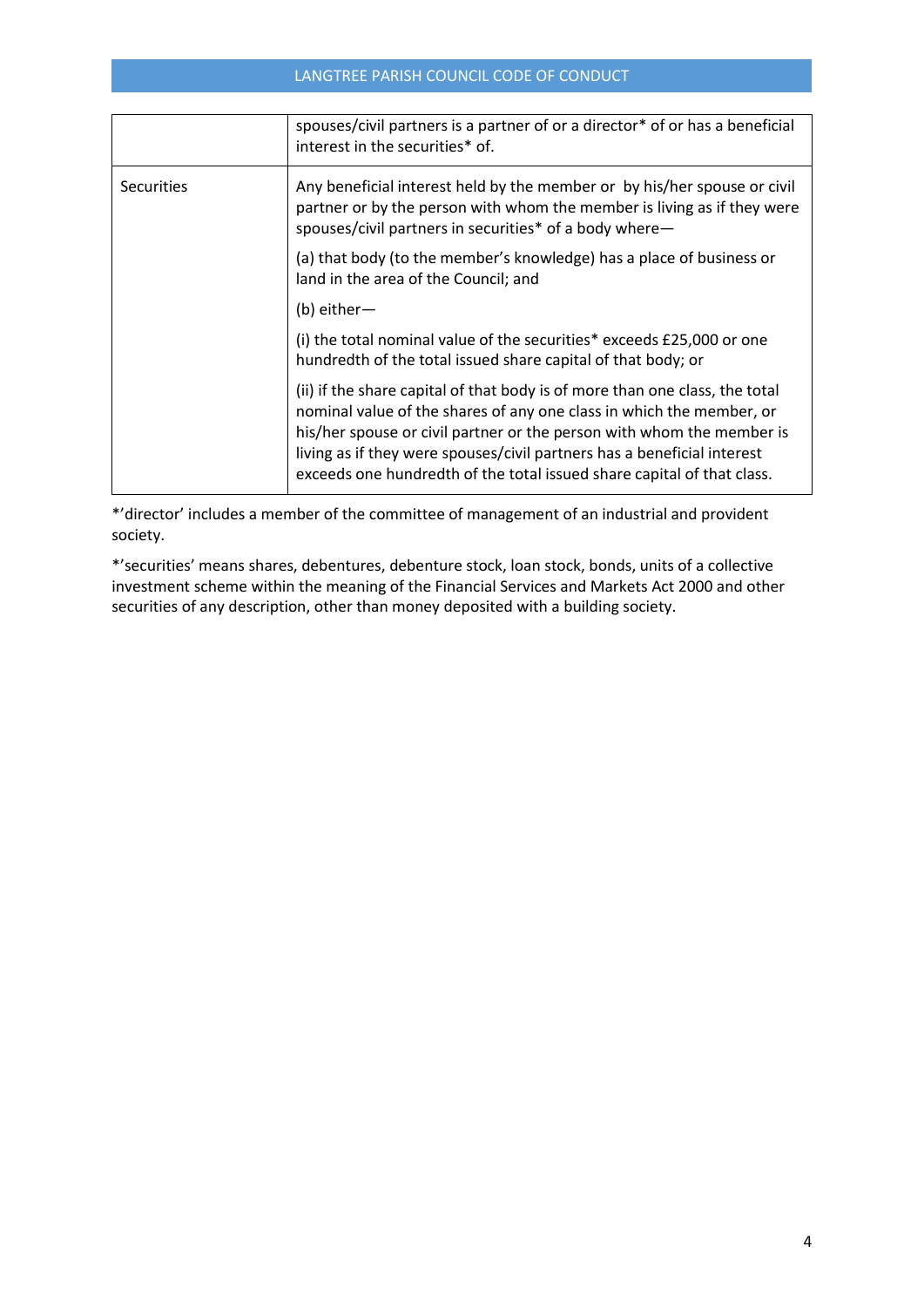# Appendix B

An interest which relates to or is likely to affect:

(i) any body of which the member is in a position of general control or management and to which he/she is appointed or nominated by the Council;

- (ii) any body—
	- (a) exercising functions of a public nature;
	- (b) directed to charitable purposes; or

(c) one of whose principal purposes includes the influence of public opinion or policy (including any political party or trade union) of which the member of the Council is a member or in a position of general control or management;

(iii) any gifts or hospitality worth more than an estimated value of £50 which the member has received by virtue of his or her office.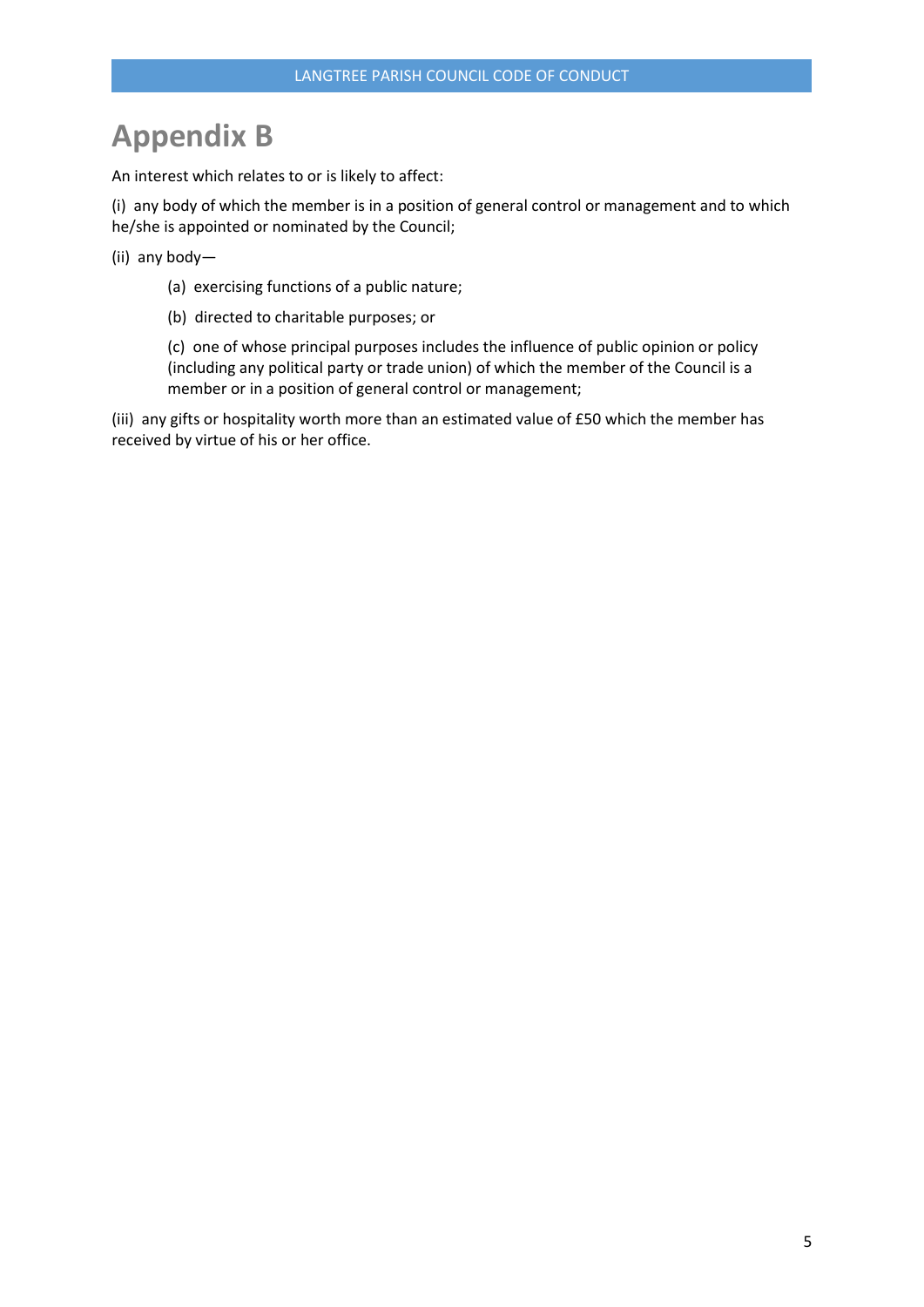I, ………………………………………………………………………………………………………………………………………………………….

have read the Langtree Parish Council Code of Conduct and Appendices A and B and can advise the Council of specific interests as follows:

*(please briefly note interests as defined in Appendix A and B above, if no interest applies in a specific section then please write N/A)*

### Appendix A

| Area                                                 | Details of Interest |
|------------------------------------------------------|---------------------|
| Employment, office, trade, profession<br>or vocation |                     |
| Sponsorship                                          |                     |
| Contracts                                            |                     |
| Land                                                 |                     |
| Licenses                                             |                     |
| <b>Corporate Tenancies</b>                           |                     |
| Securities                                           |                     |

### Appendix B

| Area                                                                                                                                                      | Details of Interest |
|-----------------------------------------------------------------------------------------------------------------------------------------------------------|---------------------|
| (i) any body of which the member is in<br>a position of general control or<br>management and to which he/she is<br>appointed or nominated by the Council; |                     |
| ii) any body-                                                                                                                                             |                     |
| (a) exercising functions of a<br>public nature;                                                                                                           |                     |
| (b) directed to charitable<br>purposes; or                                                                                                                |                     |